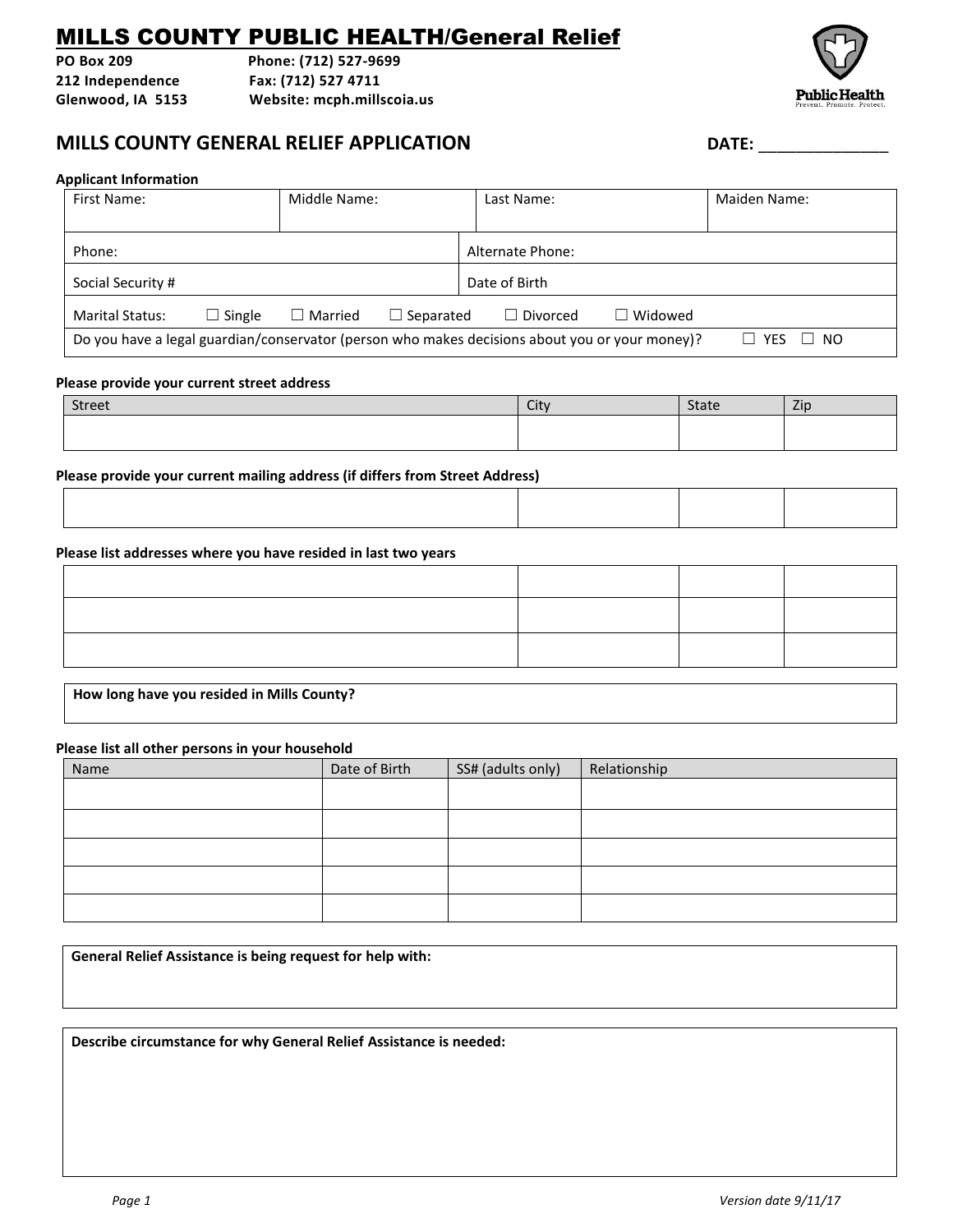# **MILLS COUNTY GENERAL RELIEF APPLICATION**

### **Employment History**

| $\Box$ YES<br>Are YOU currently employed?<br>- NO                               | (If yes, please provide last paystub as proof of employment) |
|---------------------------------------------------------------------------------|--------------------------------------------------------------|
| Current or last employer:                                                       | Dates of employment:                                         |
| If not working, are you actively seeking employment?<br>$\Box$ YFS<br>$\Box$ No | If cannot work, please provide reason                        |
| Have you registered on Iowa Workforce Development?                              |                                                              |
| <b>YES</b><br>⊥ NO                                                              | (Supporting documentation is required)                       |

| Are any ADULT MEMBERS OF YOUR HOUSEHOLD currently employed?<br>YES<br>NO. |                          |                                        |                                        |  |  |
|---------------------------------------------------------------------------|--------------------------|----------------------------------------|----------------------------------------|--|--|
| <b>Name</b>                                                               | Current or last employer |                                        | Dates of Employment                    |  |  |
|                                                                           |                          |                                        |                                        |  |  |
| If not working, are you actively seeking employment?                      |                          |                                        | If cannot work, please provide reason  |  |  |
| <b>YFS</b><br>∣ INO<br>$\mathbf{I}$                                       |                          |                                        |                                        |  |  |
| Have you registered on Iowa Workforce Development?                        |                          |                                        |                                        |  |  |
| YES<br>$\Box$ NO<br>$\Box$                                                |                          |                                        | (Supporting documentation is required) |  |  |
| <b>Name</b>                                                               | Current or last employer |                                        | Dates of Employment                    |  |  |
|                                                                           |                          |                                        |                                        |  |  |
| If not working, are you actively seeking employment?                      |                          | If cannot work, please provide reason  |                                        |  |  |
| <b>YFS</b><br>$\Box$ No<br>$\perp$                                        |                          |                                        |                                        |  |  |
| Have you registered on Iowa Workforce Development?                        |                          |                                        |                                        |  |  |
| YES<br>NO.                                                                |                          | (Supporting documentation is required) |                                        |  |  |

### **Education History**

| What is your highest level of education completed?                                    |       |      |
|---------------------------------------------------------------------------------------|-------|------|
| Are you or any household member attending post-secondary (college) education courses? | ⊥ Yes | ⊥ No |

### **Income History**

| If you or someone in your household is currently employed, please list income below |                       |                       |  |  |  |
|-------------------------------------------------------------------------------------|-----------------------|-----------------------|--|--|--|
| <b>Name</b>                                                                         | Hours worked per week | Wages earned per week |  |  |  |
|                                                                                     |                       |                       |  |  |  |
|                                                                                     |                       |                       |  |  |  |
|                                                                                     |                       |                       |  |  |  |
|                                                                                     |                       |                       |  |  |  |
|                                                                                     |                       |                       |  |  |  |
|                                                                                     |                       |                       |  |  |  |

### **Please list additional sources income for your household**

| Source of Income    | Amount | How often | Who received this income |
|---------------------|--------|-----------|--------------------------|
| Unemployment        |        |           |                          |
| SSDI                |        |           |                          |
| SSI                 |        |           |                          |
| Retirement          |        |           |                          |
| Rental Income       |        |           |                          |
| Settlement          |        |           |                          |
| Gambling/Lottery    |        |           |                          |
| <b>Workers Comp</b> |        |           |                          |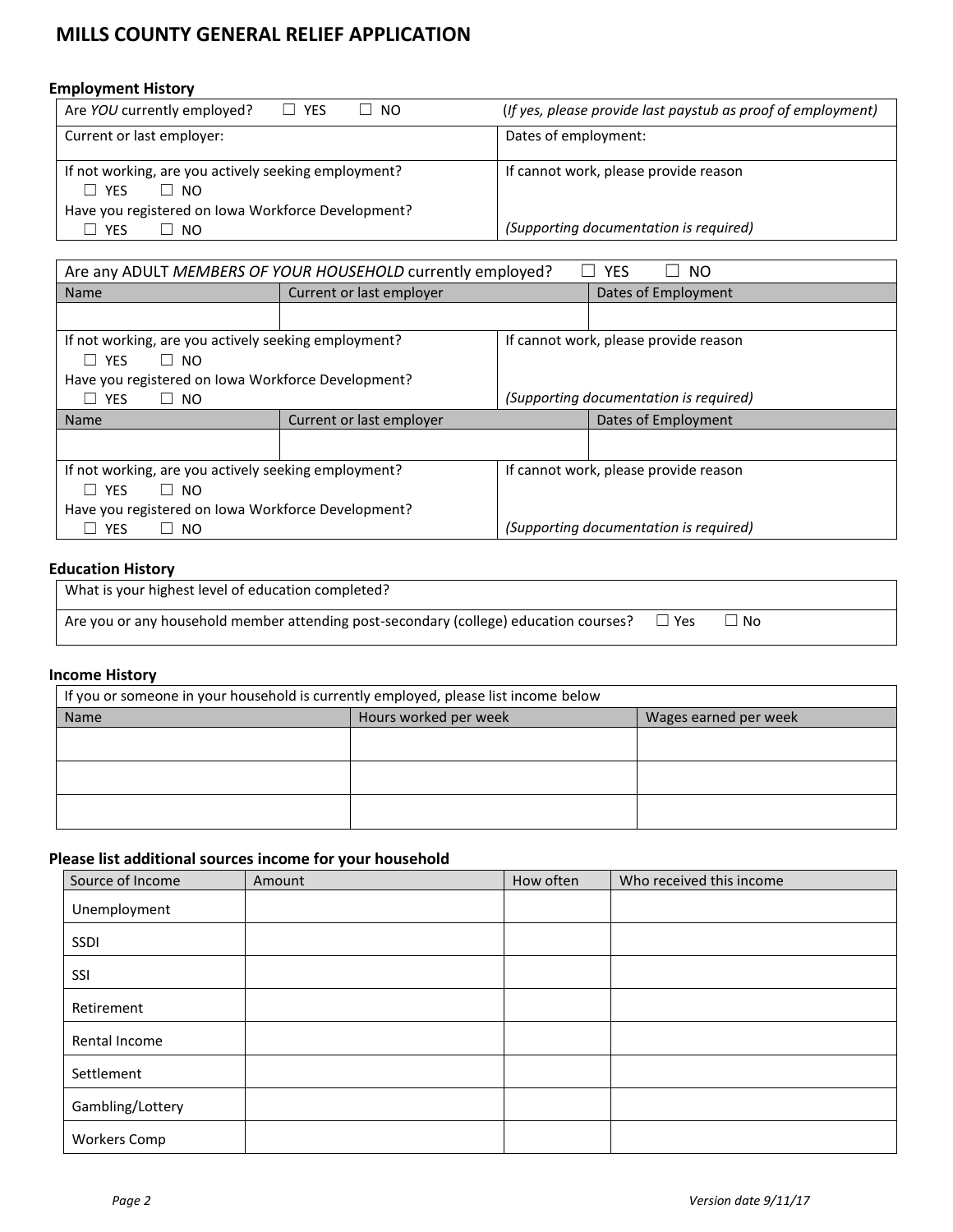# MILLS COUNTY PUBLIC HEALTH/General Relief

**PO Box 209 Phone: (712) 527-9699 212 Independence Fax: (712) 527 4711**

**Glenwood, IA 5153 Website: mcph.millscoia.us**



### **Please list additional sources income for your household**

| Source of Income  | Amount | How often | Who received this income |
|-------------------|--------|-----------|--------------------------|
| Dividend/Interest |        |           |                          |
| Child Support     |        |           |                          |
| Other             |        |           |                          |
| Other             |        |           |                          |
| Other             |        |           |                          |

### **What other types of assistance do you receive?**

| Source                 | Date Applied | Approved/Denied | <b>Amount Received</b> |
|------------------------|--------------|-----------------|------------------------|
| General Relief (prior) |              |                 |                        |
| Food stamps            |              |                 |                        |
| <b>WIC</b>             |              |                 |                        |
| LIHEA (Heating)        |              |                 |                        |
| <b>FIP</b>             |              |                 |                        |
| Food Bank              |              |                 |                        |
| Share IOWA             |              |                 |                        |
| SIRHA (Housing)        |              |                 |                        |
| Child Support          |              |                 |                        |
| Other                  |              |                 |                        |
| Other                  |              |                 |                        |
| Other                  |              |                 |                        |

### **Benefits and Assets History**

|                                                                                           | Do you or your spouse own or are you buying land or property? |                   | $\Box$ Yes                      | $\Box$ No |        |  |  |
|-------------------------------------------------------------------------------------------|---------------------------------------------------------------|-------------------|---------------------------------|-----------|--------|--|--|
|                                                                                           | Do you or your spouse own or are buying an automobile?        |                   | $\Box$ Yes                      | $\Box$ No |        |  |  |
| If yes, please provide:                                                                   | Year                                                          | Make              |                                 |           | Model  |  |  |
|                                                                                           |                                                               |                   |                                 |           |        |  |  |
| $\square$ No<br>Do you or anyone in your household have health insurance?<br>$\Box$ Yes   |                                                               |                   |                                 |           |        |  |  |
| $\Box$ No<br>Do you or anyone living in your household have life insurance?<br>$\Box$ Yes |                                                               |                   |                                 |           |        |  |  |
| If yes, please provide:                                                                   | Name of Insured                                               |                   | <i><b>Insurance Carrier</b></i> |           | Amount |  |  |
|                                                                                           |                                                               |                   |                                 |           |        |  |  |
| Do you or anyone in your household have Medicare or Medicaid?<br>$\Box$ Yes<br>$\Box$ No  |                                                               |                   |                                 |           |        |  |  |
| Were you or your spouse in the military?<br>$\Box$ Yes<br>$\Box$ No                       |                                                               |                   |                                 |           |        |  |  |
| If yes, please provide:                                                                   | Date Enlisted                                                 | Branch            |                                 |           |        |  |  |
|                                                                                           |                                                               | Type of Discharge |                                 |           |        |  |  |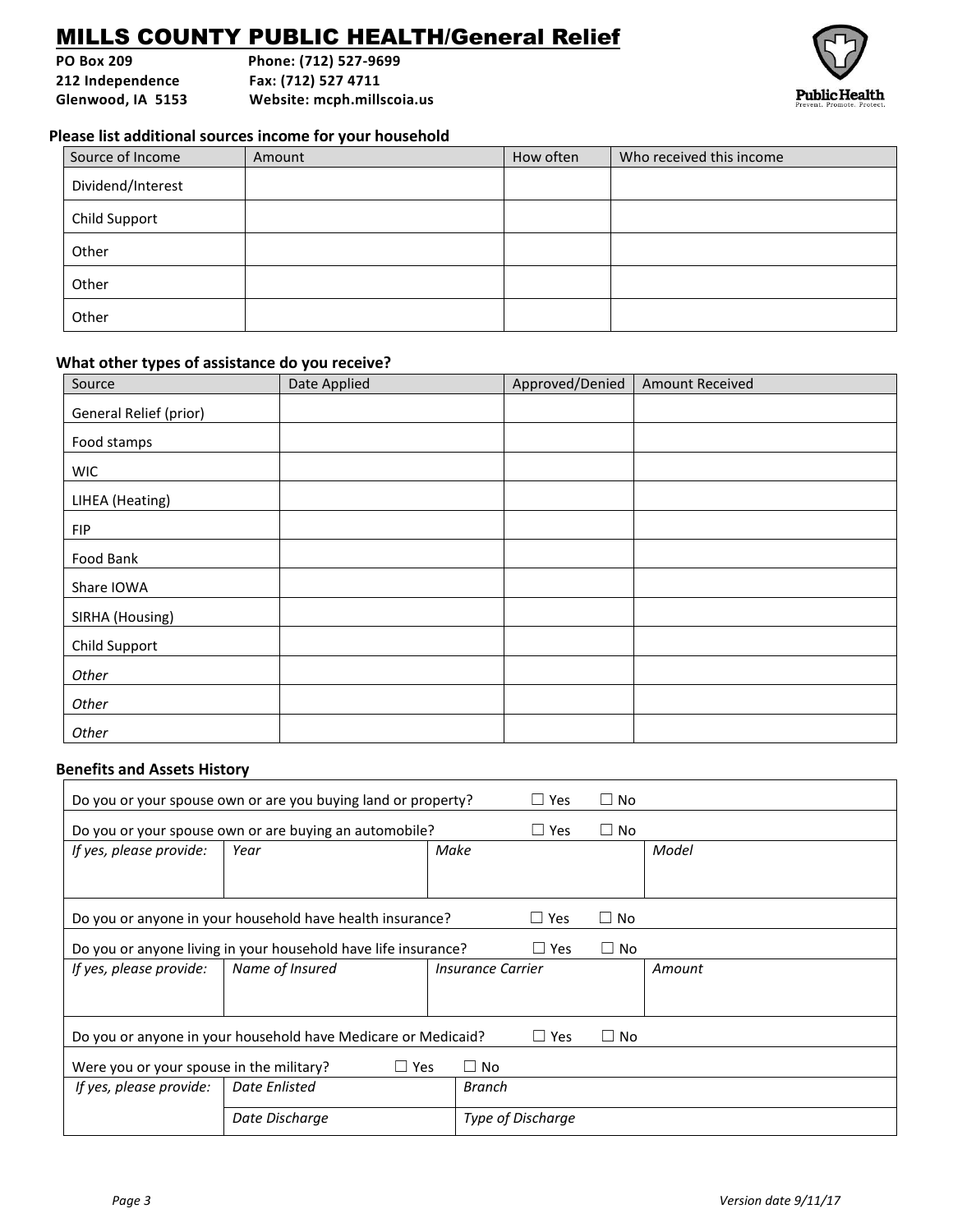# **MILLS COUNTY GENERAL RELIEF APPLICATION**

### **Monthly Expense History**

| $\sim$ $\sim$<br>$\overline{\phantom{a}}$<br>Source | Provider | Amount |
|-----------------------------------------------------|----------|--------|
| Rent/House Payment                                  |          |        |
| Electric                                            |          |        |
| Gas/Propane                                         |          |        |
| Water/Sewer                                         |          |        |
| Garbage                                             |          |        |
| Phone                                               |          |        |
| Medical                                             |          |        |
| Child Support                                       |          |        |
| Other                                               |          |        |
| Other                                               |          |        |

### **GENERAL RELIEF APPLICATION AGREEMENT**

I certify that all the information given by me in this application are correct and true to the best of my knowledge.

I authorize: a) any bank or savings institution, insurance company, other financial institution, employer to make available to representatives of the Mills County General Relief Director, any information which they desire to document or verify the information I have given in this application. I agree to assist in helping the General Relief Office document or verify the information given.

I also agree to make every effort to secure employment which will enable me to support myself and my family.

A copy of this application will be given to you for your records.

**\_\_\_\_\_\_\_\_\_\_\_\_\_\_\_\_\_\_\_\_\_\_\_\_\_\_\_\_\_\_\_\_\_\_\_\_ \_\_\_\_\_\_\_\_\_\_\_\_\_\_\_\_\_\_\_\_\_\_**

Applicant Signature **Date** 

*If you are dissatisfied with the resulting decision of your application, you may appeal to the Mills County Board of Supervisors. by contacting Mills County Auditor's Office 712-527-3146 and requesting to be placed on the next Board of Supervisors agenda.* 

*You may be represented by legal counsel at your own expense or you may be eligible for legal assistance through:*

*Legal Services Corporation of Iowa 532 1st Ave, Suite 300, Council Bluffs, IA 51503 (712) 328- 3982 or (800) 432-9229*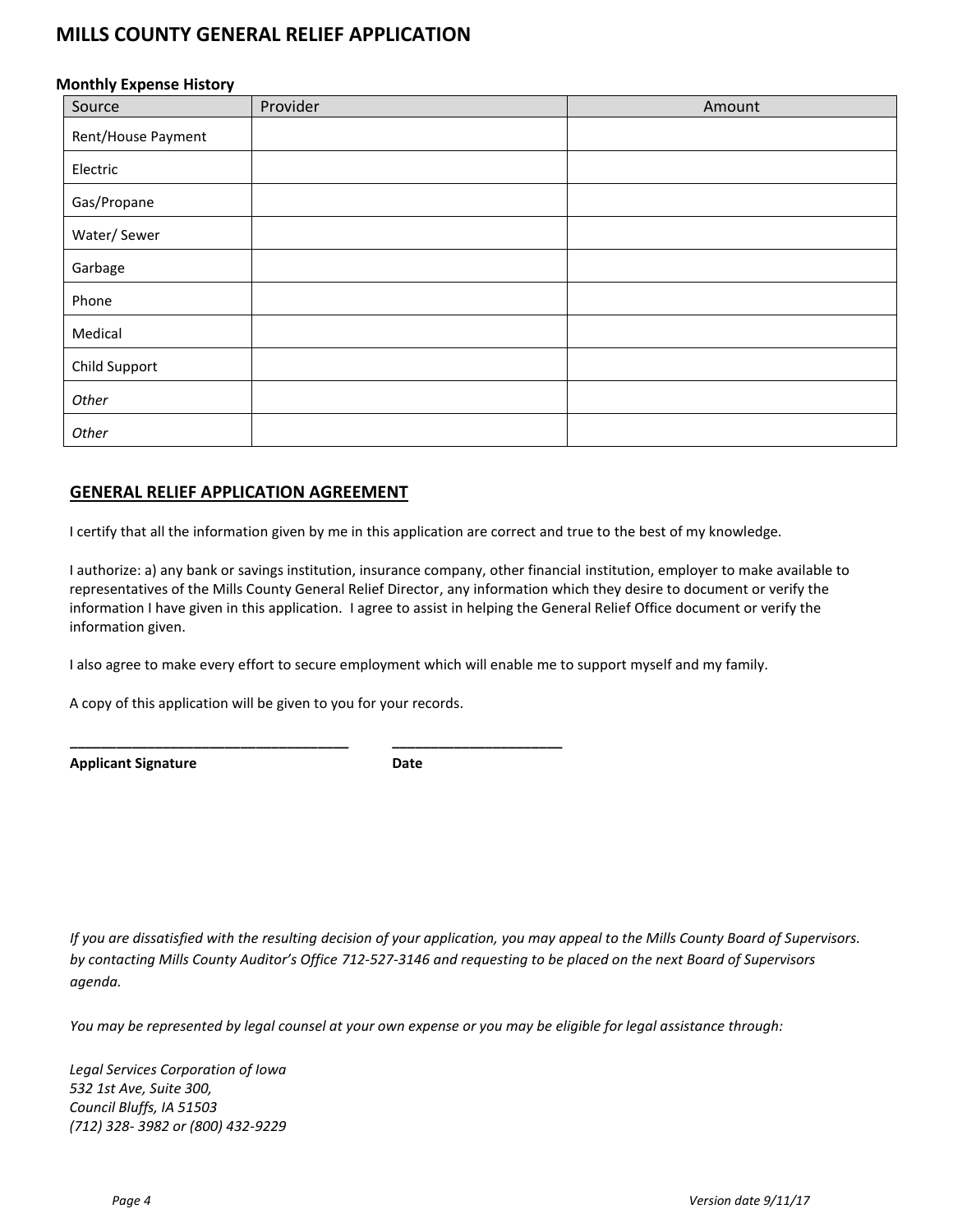# MILLS COUNTY PUBLIC HEALTH/General Relief

**PO Box 209 Phone: (712) 527-9699 212 Independence Fax: (712) 527 4711 Glenwood, IA 5153 Website: mcph.millscoia.us**



# **RELEASE OF INFORMATION**

I authorize any and all parties to release confidential information concerning my personal and/or financial situation to the Mills County General Relief Office for the purpose of establishing eligibility for general assistance according to the Code of Iowa, Chapter 252.

I release any and all parties from any liability for releasing information whether such information is deemed confidential or not. A photocopy of this form shall have the same force and effect as the original.

\_\_\_\_\_\_\_\_\_\_\_\_\_\_\_\_\_\_\_\_\_\_\_\_\_\_\_\_\_\_\_\_\_\_\_\_\_\_ \_\_\_\_\_\_\_\_\_\_\_\_\_\_\_\_\_\_\_\_\_\_\_\_\_

Applicant Signature Date

Applicant Printed Name

\_\_\_\_\_\_\_\_\_\_\_\_\_\_\_\_\_\_\_\_\_\_\_\_\_\_\_\_\_\_\_\_\_\_\_\_\_\_